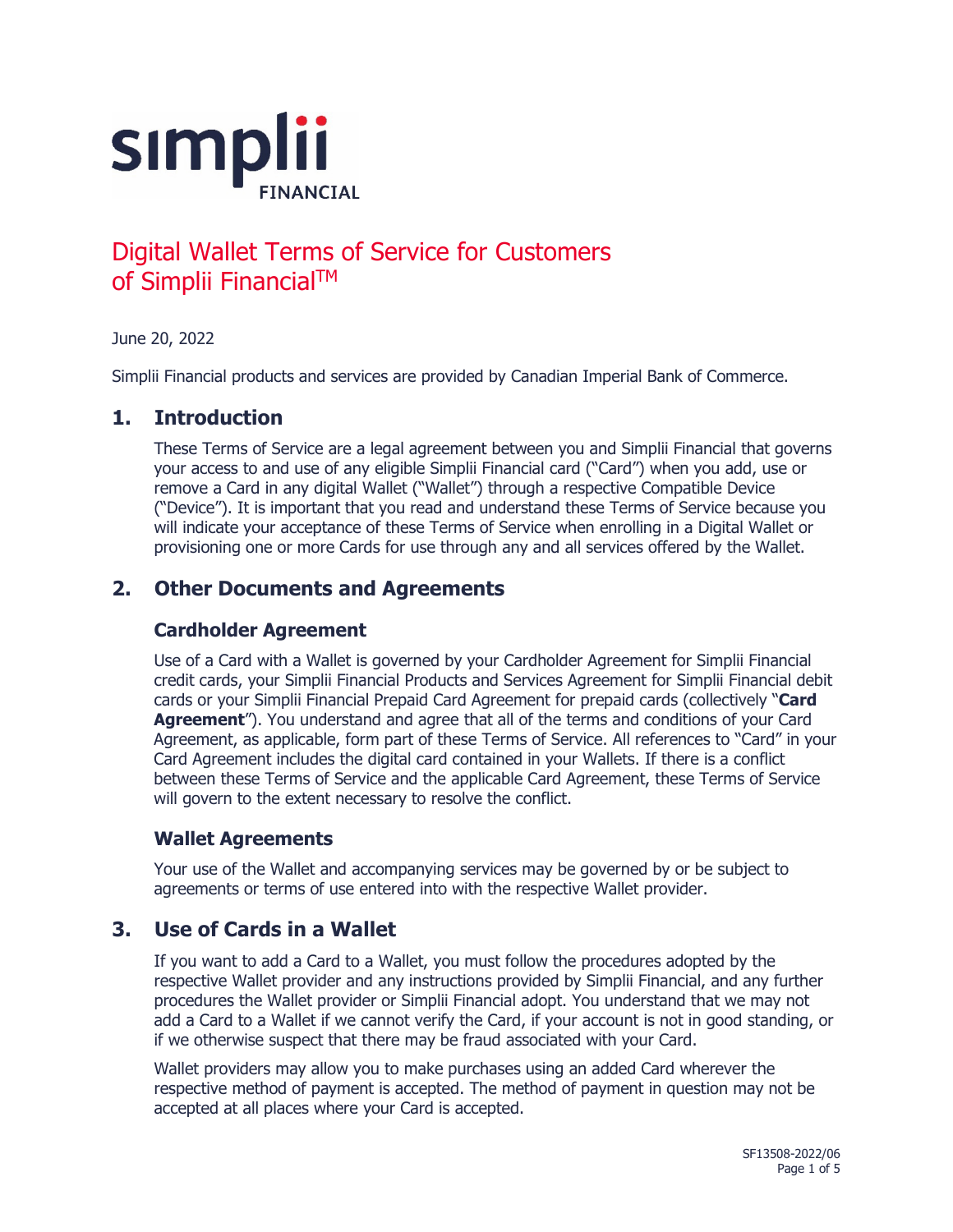# **4. Removal of Your Card**

Simplii Financial may not permit the addition of a Card to a Wallet, or may remove, suspend or cancel your access to a Wallet at any time, if we cannot verify the Card, if we suspect that there may be fraud associated with the Card, if your account is not in good standing, if applicable laws change, or for any other reason determined by Simplii Financial in its sole discretion. You may suspend, delete or reactivate a Card from a Wallet by following the Wallet provider's procedures for suspension, deletion or reactivation. In certain circumstances your Card may be suspended or removed from a Wallet by the Wallet provider.

## **5. Maximum Dollar Limit for Transactions**

Visa, MasterCard, Interac or other payment networks, Simplii Financial or Participating Merchants may, in their discretion, establish from time to time a maximum dollar limit for a single Transaction that may be completed using a particular Wallet. Different dollar limits may be set for different Wallets. As a result, you may not be able to use a Wallet to complete a Transaction, even if you have met the eligibility requirements for that particular Wallet. In situations where you have a physical Card, if a Transaction is not completed because it exceeds a maximum dollar limit, we encourage you to use your physical Card instead of your Wallet to complete the Transaction.

#### **6. Applicable Fees**

We do not charge you any fees for adding a Card to a Wallet. Please consult your Card Agreement for any applicable fees, interest or other charges associated with your Card. Your mobile service carrier or provider, Wallet provider or other third parties may charge you service fees in connection with your use of your Device or respective payment method.

## **7. Security Requirements**

You are required to contact us immediately if your Card is lost or stolen, if your Device is lost or stolen, or if your Card account is compromised. If you report your Card lost or stolen, you may be able to continue to make Transactions using a Wallet on your Device unless you instruct us to suspend your service to that respective Wallet. If you report your Device lost or stolen, you will be able to continue to make Transactions using your Card. If you get a new Device, please be sure to delete all your Cards and other personal information from your prior supported Device.

You are required to contact us immediately if there are errors or if you suspect fraud with your Card. We will resolve any potential error or fraudulent purchase in accordance with your Card Agreement, as applicable.

You agree to protect and keep confidential your Device and User ID and/or any passwords (including your fingerprint and any other biometric authentication information) and all other information required for you to make purchases with your Card using a Wallet. If you share these credentials with others, they may be able to access the Wallet and make purchases with your Card or obtain your personal information.

In addition to your efforts to keep your credentials secure, we take reasonable steps to help ensure that information we send to others from your use of a Card in a Wallet is sent in a secure manner. However, the Wallet provider is responsible for the security of information provided to the manufacturer of a Device or stored in the Wallet. Simplii Financial is not responsible if there is a security breach affecting information stored in or sent from the Wallet provider.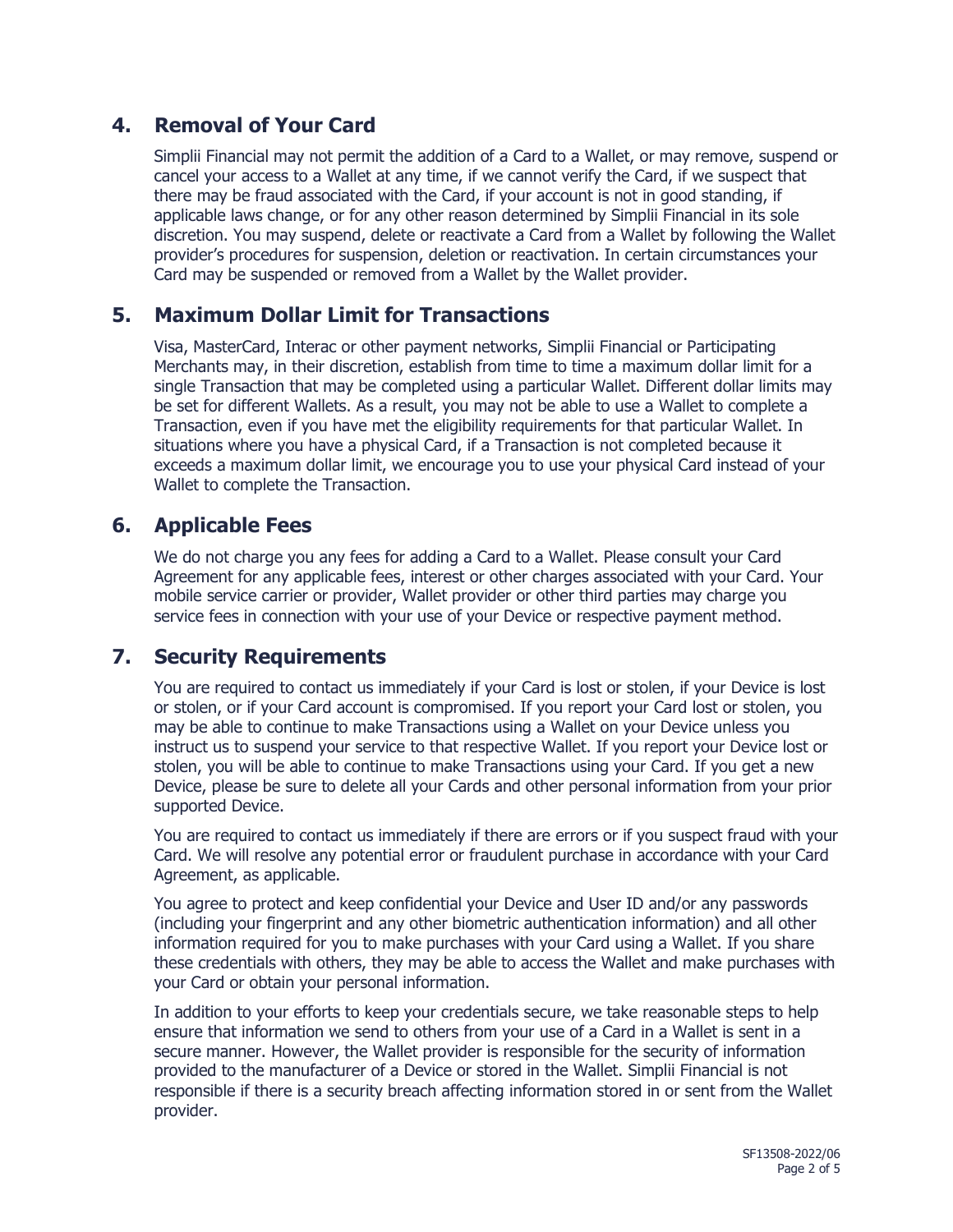You are prohibited from using any Wallet on a Device that you know or have reason to believe has had its security or integrity compromised (e.g. where the device has been "rooted" or had its security mechanisms bypassed). You may be solely liable for any losses, damages and expenses incurred as a result of your use of the Wallet on a compromised Device.

## **8. Liability for Loss**

Subject to applicable laws, the Cardholder is responsible for all Transactions and any resulting interest, fees or losses incurred that are made using your Card or via a Wallet if you fail to comply with obligations described under "Security Requirements" until we receive written or verbal notice from you in accordance with that Section.

Simplii Financial will not be liable for any losses you incur except as set out in these Terms of Service or specifically described in your **Card** Agreement, or otherwise provided by applicable law.

# **9. Privacy**

#### **Applicable to All Wallets**

You consent to the collection, use and sharing of your personal information from time to time as provided in Simplii Financial's privacy policy. Simplii Financial's privacy policy is available on [CIBC Privacy Policies](https://www.cibc.com/en/privacy-security/privacy-policy.html) [<Opens a new window in your browser>](https://www.cibc.com/en/privacy-security/privacy-policy.html). This policy may be amended, replaced or supplemented from time to time.

Simplii Financial may share with or receive from Wallet providers such information as may reasonably be necessary to determine your eligibility for, enrollment in and use of the respective Wallet and any Wallet features you may select (for example, your name and Card details such as Card number and expiration date) and for such purposes as fraud detection and prevention (for example, informing Wallet providers if you notify Simplii Financial of a lost or stolen Device).

## **Applicable to Apple Pay and Samsung Pay Wallet Providers**

Wallet providers may aggregate your information with other information or make it anonymous and may use any such aggregated or anonymous information for purposes set out in the Wallet provider's privacy policy or in the respective Wallet agreements or terms of use or service. Although your Transactions may be processed or displayed through a Wallet, Simplii Financial does not permit Wallet providers to view, use or store your Transaction details, including your most recent Transactions if this feature is enabled.

#### **Applicable to Google Pay Wallet Providers**

Simplii Financial shares selected Google Pay transaction information with Google for each card you have added to Google Pay to display your transaction history and facilitate your participation in Google Pay. In addition, Google may use your Google Pay transaction information in an aggregated or anonymized form for the purpose of understanding performance and improving Google Pay. The selected Google Pay transaction information that Simplii Financial shares with Google will not be used by Google to provide targeted advertising or offers. Google may collect additional transaction information, account and other personal information from third parties, including merchants, and may combine it with information obtained from your use of other Google services in order to display your transaction history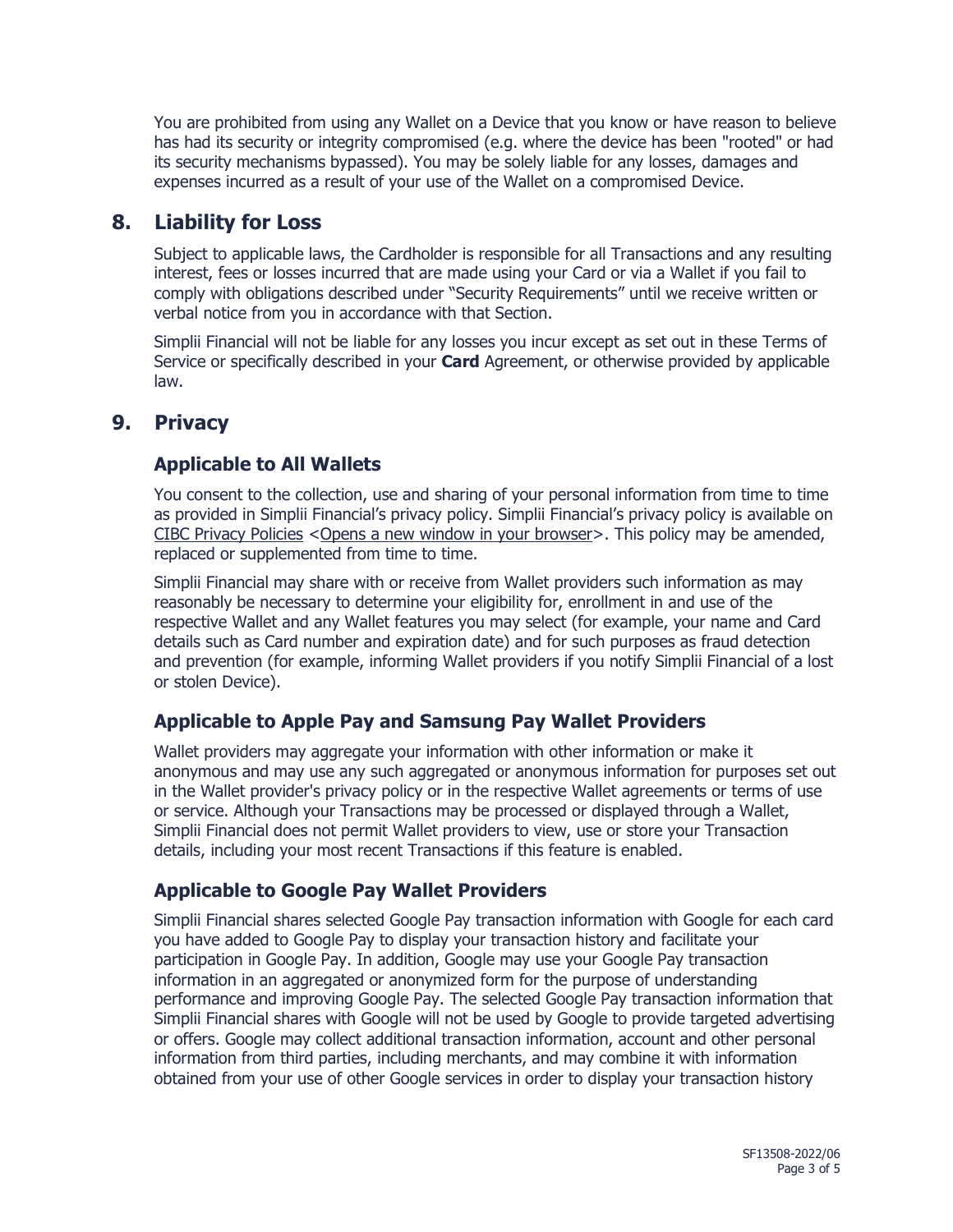and enhance your Google Pay experience. For more information, read the Google Pay Terms [of Service](https://pay.google.com/intl/en_ca/about/terms) [<Opens in a new window>](https://pay.google.com/intl/en_ca/about/terms).

## **10. No Warranty and Exclusion of Liability**

For the purposes of this Section, "Simplii Financial" means Simplii Financial and its agents, contractors, distributors, channel partners and associated service providers, and each of their subsidiaries. All of the parties listed in the preceding sentence are third-party beneficiaries of this Section. The provisions set out in this Section shall survive termination of these Terms of Service.

Wallets are provided by Wallet providers and Simplii Financial is not responsible for their use or function. You acknowledge and agree that Simplii Financial makes no representations, warranties or conditions relating to Wallets of any kind, and in particular: (a) Simplii Financial does not warrant the operability or functionality of any Wallet or that a respective Wallet will be available to complete a Transaction; (b) Simplii Financial does not warrant that any particular merchant will be a Participating Merchant at which a Wallet is available; (c) Simplii Financial does not warrant that a Wallet will meet your requirements or that the operation of a Wallet will be uninterrupted or error-free; and (d) Simplii Financial does not guarantee the availability or operability of the wireless networks of any Device. In situations where you have a physical Card, you may want to consider keeping your physical Card with you to use in the event when you cannot make a Transaction through a Wallet.

Simplii Financial will have no liability whatsoever in relation to a Wallet, including without limitation in relation to the sale, distribution or use thereof, or the performance or nonperformance of the Wallet, or any loss, injury or inconvenience you suffer.

## **11. Changes to the Terms of Service**

We may change, either permanently or temporarily, any term of these Terms of Service or replace these Terms of Service with another agreement, at any time. We will give you written notice of a change and any other information required by law at least 30 days before the change is stated to come into effect in the notice, by any method allowed by applicable law including by posting a notice on the [Digital Wallet Terms of Service page.](https://www.simplii.com/en/legal/digital-wallet-terms-of-service.html) You may refuse the change by terminating these Terms of Service without cost, penalty or cancellation indemnity by stopping your use of a Wallet within 30 days of the effective date of the change.

## **12. Contacting Us**

You may contact us about anything concerning mobile payment services or these Terms of Service by calling [1-888-723-8881.](tel:18887238881) < Opens your phone app>

If you have any questions, disputes or complaints about a Wallet, you should contact the respective provider.